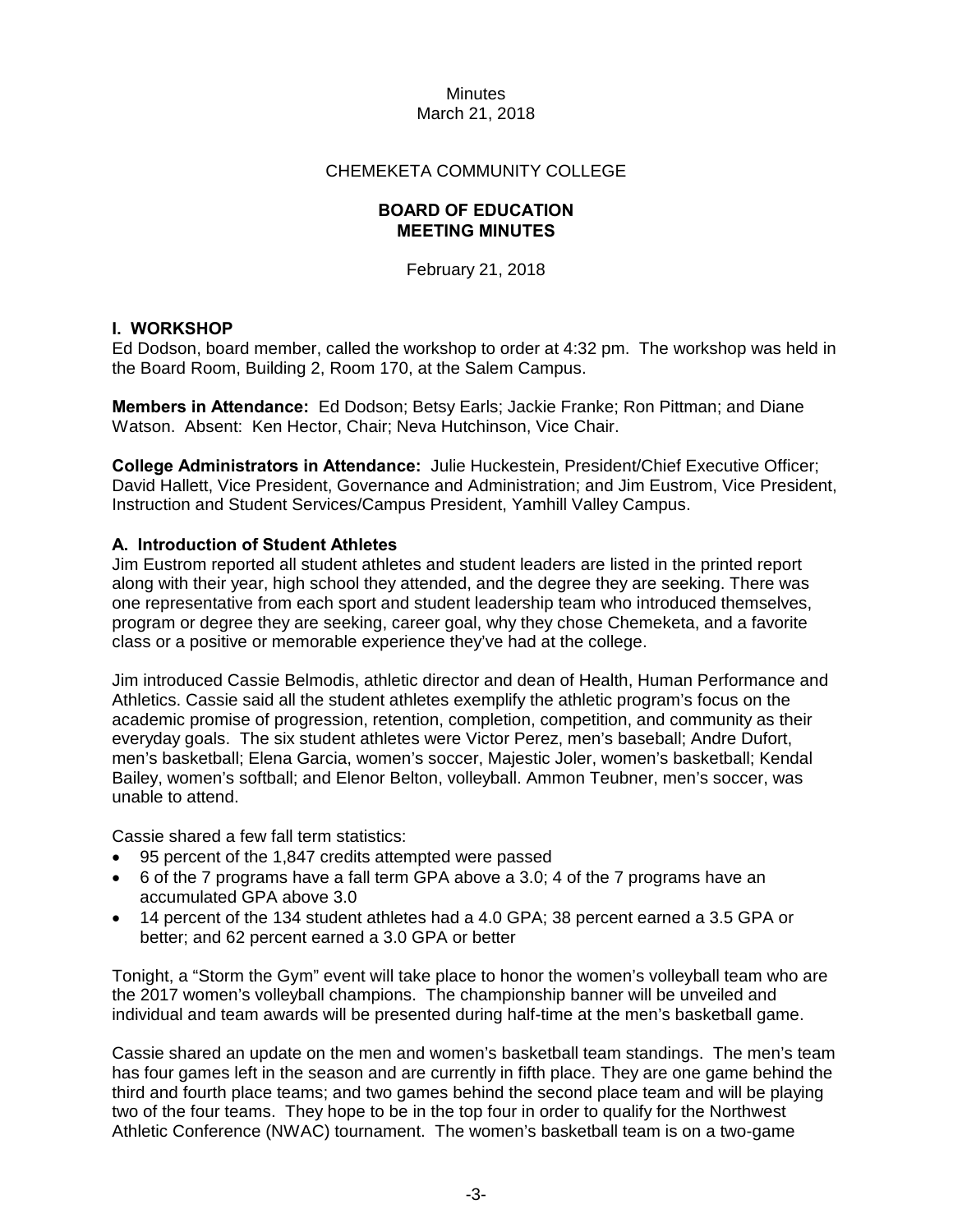Meeting Minutes Chemeketa Board of Education February 21, 2018 Page 2

winning streak and tonight they play Umpqua Community College, the No. 1 team who has not lost a league game yet.

Cassie closed by saying the rest of the year's Storm forecast is community, community, community. The student athletes understand and value the time spent in the community and working with youth. Examples include using fundraising dollars to buy gloves, scarves, and blankets and distributed them to the homeless in downtown Salem; the men and women's soccer teams participated in "Read Across America" with the Salem-Keizer school district; the volleyball team worked with Boys and Girls Club; and the baseball, soccer, and softball teams have hosted clinics and sponsored tournaments for youth. Lastly, Family Building Blocks contacted the men's baseball team who helped deliver furniture and other household goods and supplies to a family that lost their home to a fire. Cassie is proud of all the student athletes and hopes to continue to provide opportunities for those who say why not me, why not Chemeketa.

#### **B. Introduction of Student Leaders**

Mike Evans, dean of Student Retention and College Life, reported the Student Leadership Program gives students an opportunity to learn and develop skills that are as valuable as a degree. They become real leaders and are mentored by great staff. He introduced the cocoordinators, Kelsey Anderson, Grecia Garcia Perez, and Efrain Alonso; however, Kelsey was unable to attend due to the weather conditions.

Grecia and Efrain used a PowerPoint presentation to share the history, program overview, purpose, Student Leadership Committee members (supervisors), calendar, and the Student Leadership Board. The program started eight years ago with 45 students and has grown to over 120 students in the program, with 30 student teams, including students from Yamhill Valley Campus and the Woodburn and Polk Centers. All students must go through an application process and a two-day orientation/training at the beginning of the academic year. Emphasis is placed on student retention and completion, and students are required to maintain a specific GPA to remain in the program with a regular academic progress report made to their supervisor.

Seven of the eight student leaders introduced themselves and spoke briefly about their team and their experience serving on the team: Anthony Rosario, Associated Students of Chemeketa (ASC); Michael Clute, LGBTQ+ Safe Zone; London Barajas, College Access Programs; Priyashna Ram, International Ambassadors; Keterinne Camey Raquec, Multicultural Student Services; Ranferi Natalie Herrera Flores, Peer Assistants; and Martha Guerrero, Woodburn Center. Christine Stewart from Yamhill Valley Campus was unable to attend due to weather.

Supervisors for some of the student groups were in the audience and were recognized: Linda Ringo-Reyna, Yesica Navarro, Liliana Landa-Villalba, Blanca Aguirre, Erika Coker, Adam Holden, and Mary Schroeder. Students were thanked for their presentation, and staff were thanked for the wonderful job they are doing with the students.

A recess was taken at 5:20 pm.

## **II. A. EXECUTIVE SESSION**

Executive Session was called to order at 5:27 pm in Building 2, Room 172, on the Salem Campus. Executive Session was held in accordance with ORS 192.660(2)(d) negotiations.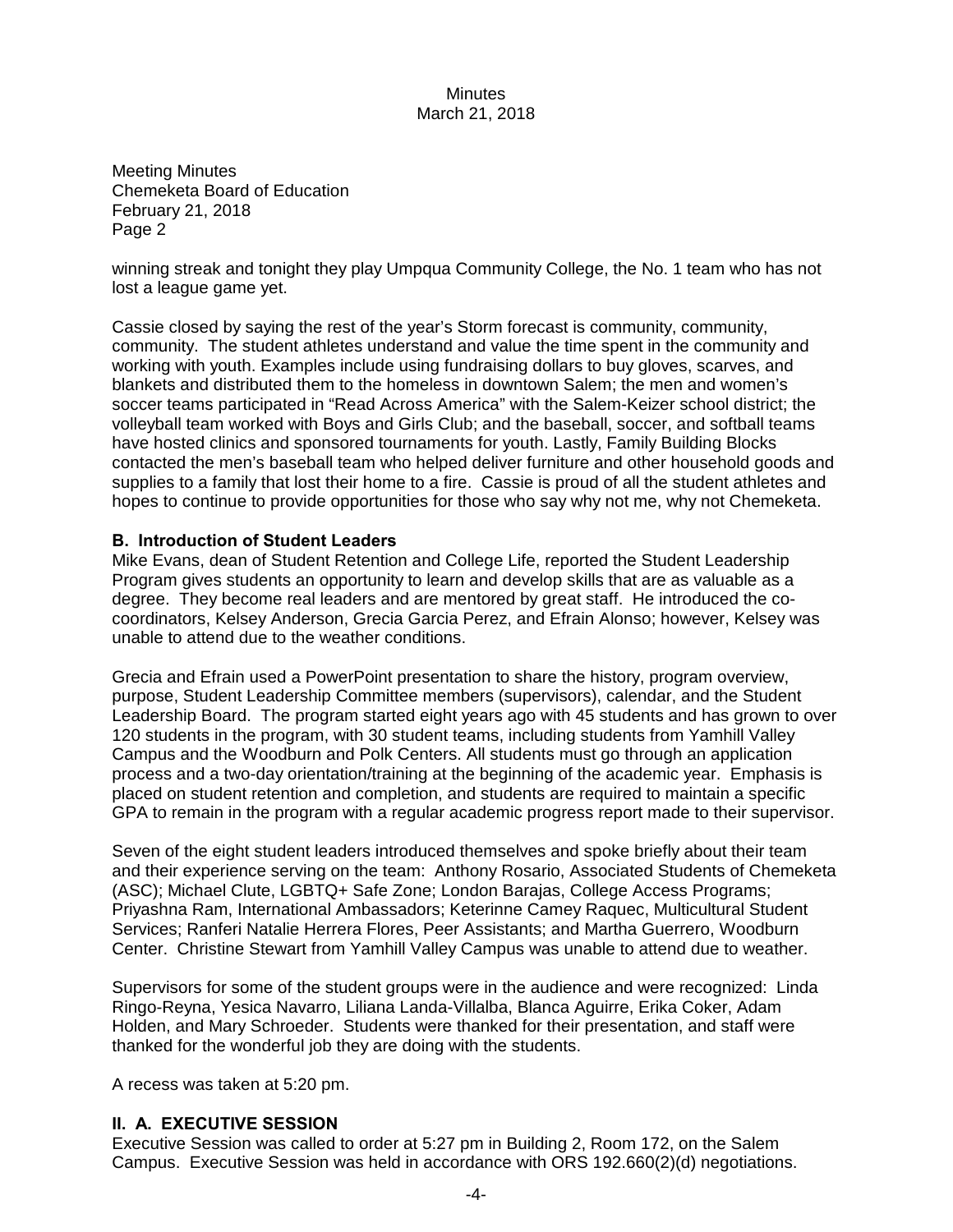Meeting Minutes Chemeketa Board of Education February 21, 2018 Page 3

**Members in Attendance:** Ed Dodson; Betsy Earls; Jackie Franke; Ron Pittman; and Diane Watson. Absent: Ken Hector, Chair; Neva Hutchinson, Vice Chair.

**College Administrators in Attendance:** Julie Huckestein, President/Chief Executive Officer; David Hallett, Vice President, Governance and Administration; Jim Eustrom, Vice President, Instruction and Student Services/Campus President, Yamhill Valley Campus; and Greg Harris, Director, Marketing, Public Relations, and Student Recruitment. Guest: Andrew Bone.

Executive Session ended at 6 pm.

## **II. B. ADMINISTRATION UPDATES**

The following updates were shared or discussed with the board: Association of Community College Trustees (ACCT) National Legislative Summit debrief; upcoming ACCT Conference in New York on October 24–27; visits to district school board meetings; board calendar preview; Brooks property; legislative update/legislator visits; Oregon President's Council update; Guided Pathways application; Ag complex; organization changes; and board agenda preview.

A recess was taken at 6:57 pm.

## **III. REGULAR SESSION**

## **A. CALL TO ORDER**

Ed Dodson, board member, reconvened the board meeting at 7:07 pm. The meeting was held in the Board Room, Building 2, Room 170, at the Salem Campus.

## **B. PLEDGE OF ALLEGIANCE**

Ed Dodson led the group in the Pledge of Allegiance.

## **C. ROLL CALL**

**Members in Attendance:** Ed Dodson; Betsy Earls; Jackie Franke; Ron Pittman; and Diane Watson. Absent: Ken Hector, Chair; Neva Hutchinson, Vice Chair.

**College Administrators in Attendance:** Julie Huckestein, President/Chief Executive Officer; David Hallett, Vice President, Governance and Administration; and Jim Eustrom, Vice President, Instruction and Student Services/Campus President, Yamhill Valley.

**Board Representatives in Attendance**: Isaac Acosta, Associated Students of Chemeketa (ASC); Terry Rohse, Chemeketa Classified Association; and Allison Stewart Hull, Chemeketa Exempt Association. Absent: Justus Ballard, Chemeketa Faculty Association.

# **D. RATIFICATION OF CHEMEKETA FACULTY ASSOCIATION CONTRACT**

David Hallett referred to the green sheet in the board folder. He reported the details were shared with the board during executive session, and the college recommends the approval of the Chemeketa Faculty Association (CFA) contract effective July 1, 2017–June 30, 2020. David thanked both the faculty and administrative negotiations bargaining teams.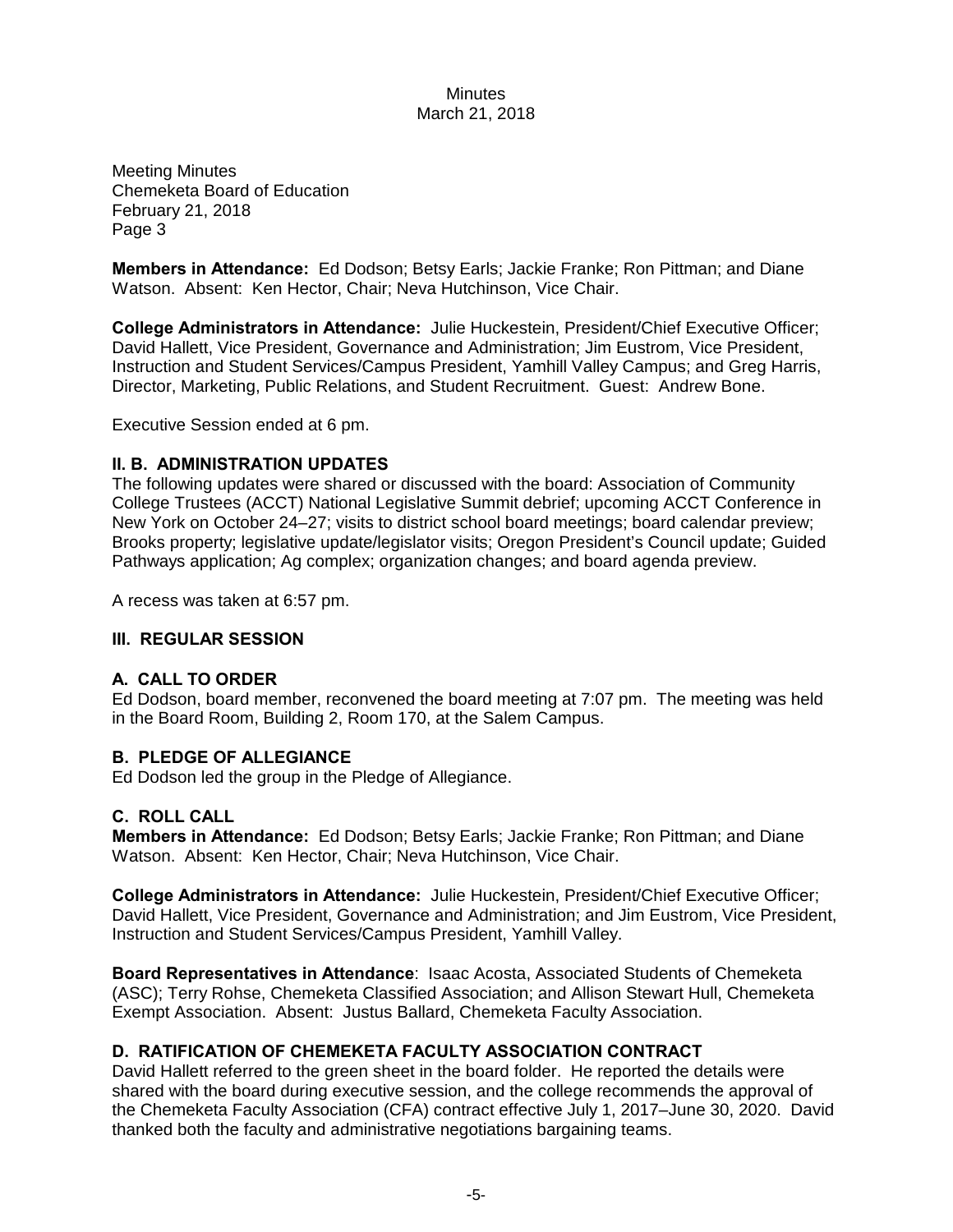Meeting Minutes Chemeketa Board of Education February 21, 2018 Page 4

Diane Watson moved and Betsy Earls seconded a motion to ratify the collective bargaining agreement with the Chemeketa Faculty Association effective July 1, 2017–June 30, 2020.

The motion CARRIED.

A brief signing ceremony of the Chemeketa Faculty Association contract was done. Kevin Furey signed on behalf of CFA and President Julie Huckestein and board representative Ed Dodson signed on behalf of the college.

# **E. COMMENTS FROM THE AUDIENCE**

Anthony Rosario, legislative coordinator for ASC, made comments about the need for more financial support for Student Retention and College Life department, student clubs, and student events. Also, ASC does not have enough student representatives in ASC positions (only 8 of 10 positions filled) compared to 15 at Clackamas and 20 at Mt. Hood which have less enrollment than Chemeketa. Lastly, he would like to see liaisons made in each department for student government to improve direction and share resources at the college. Anthony would like the college to create as many avenues for student success as possible.

Terry Rohse, classified association president, and 12 classified members introduced themselves, where they worked and how their job relates to core themes. The classified employees included Peggy Greene, Institutional Grants; Octavian Dum, Information Technology; Teka Landaker, Business Services; Amy McKinley, Human Resources; Ann Reichenbach, Testing Services; Chris Cooper, Public Safety; Tom Kopecki, Facilities and Operations; Bonnie Perry, Bookstore/Auxiliary Services; Kathy Saunders, Chemeketa Online; Santiago Lopez, SOAR/Corrections Education; Diana Inch, Student Computer Center in the library; and Jon Andrus, Corrections Education.

# **F. APPROVAL OF MINUTES**

Ron Pittman moved and Jackie Franke seconded a motion to approve the minutes of January 17, 2018, and the Board Work Session and Budget Committee Orientation meeting of January 24, 2018.

The motion CARRIED.

# **G. REPORTS**

# **Reports from the Associations**

Isaac Acosta, ASC executive coordinator, said his report stands as written with a few additions. Last week, he and other students went to the capitol to advocate for \$32 million for community colleges for tuition mitigation and to rehire advisors. He also reported back on the student tuition forum. A number of students who are involved in extracurricular activities were hoping more funding would be available for clubs. However, steps are being taken to address these concerns including a new financial rewards system developed by Mike Evans, dean of Student Retention and College Life, to give \$500 to three different clubs each term; and the student-initiated fees as a result of HB2666.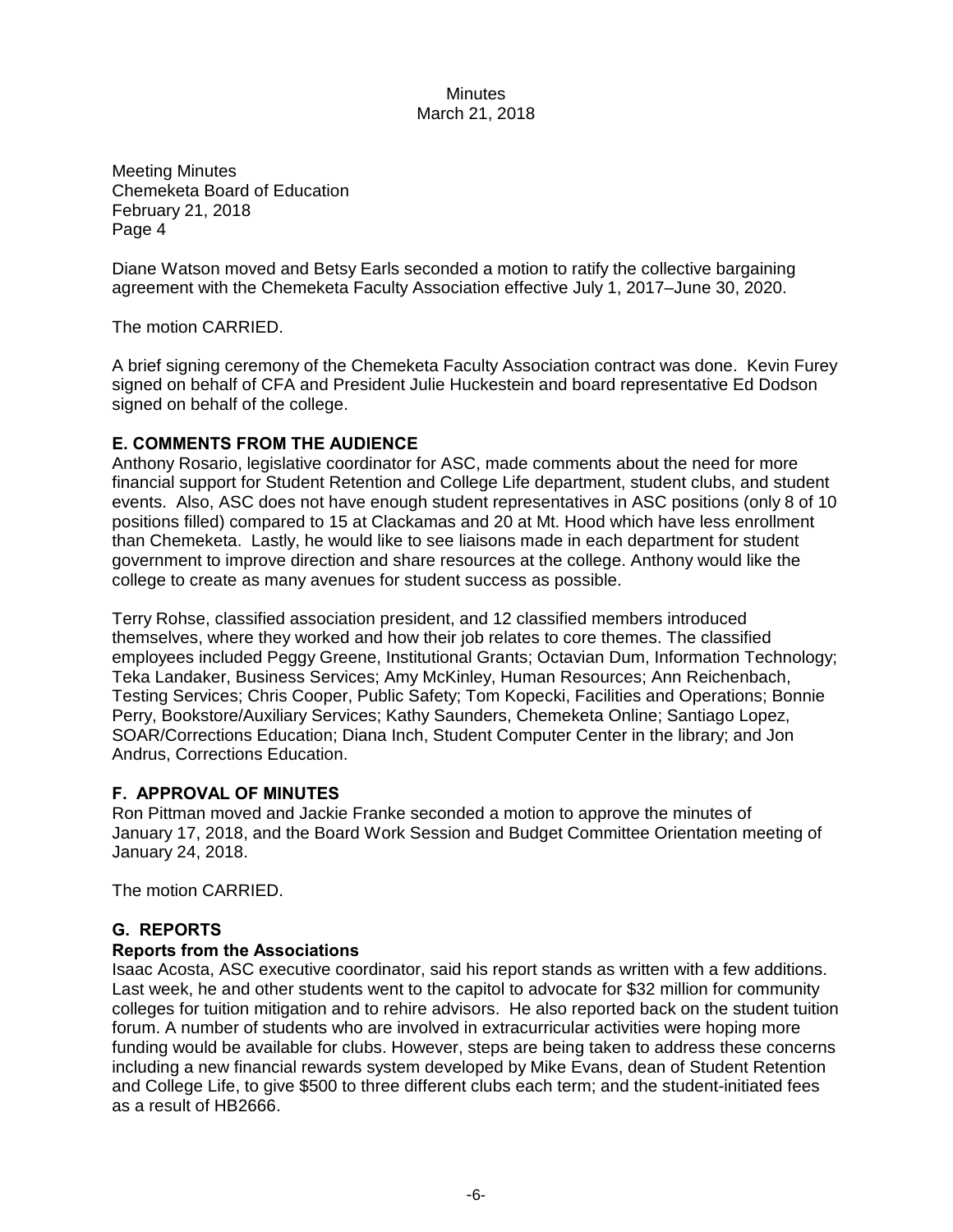Meeting Minutes Chemeketa Board of Education February 21, 2018 Page 5

At the student forum on tuition, it was the consensus that it would be more fair for students that future tuition increases be made in smaller incremental annual increases rather than one single large increase so that one class of students would not bear the brunt of the increase. However, there were a few students who thought an incremental increase would be too drawn out and would affect more students. Isaac felt that he is speaking on behalf of the majority of students that affecting more students with a smaller burden is more fair than affecting less students with a large burden.

Terry Rohse, Chemeketa Classified Association, said the report stands as written.

Allison Stewart Hull, Chemeketa Exempt Association, said the report stands as written. She highlighted the exempt employees who will be recognized at a special luncheon for their 15- and 20-years of service.

## **Reports from the College Board of Education**

Ron Pittman attended the annual Mid-Willamette Valley Council of Governments (COG) annual dinner awards meeting and the ACCT National Legislative Summit where they met with two U.S. delegates.

Jackie Franke attended the Salem Chamber Agri-business dinner, Keizer First Citizen's Awards and the COG annual awards dinner where she presented the Gwen VanDenBosch Leadership Award to Marion County Commissioner Janet Carlson. Jackie met with Senator Peter Courtney who is on an education committee; attended a Salem-Keizer school board meeting to give a presentation on Catholic Community Services; assisted Johnny Mack to host the Salem Chamber Greeters in Building 8; and Jackie chaperoned  $5<sup>th</sup>$  graders from Hammond Elementary School for a visit to the capitol and the Hallie Ford Museum at Willamette.

Diane Watson visited three high school district board meetings—Woodburn, North Marion, and Gervais—and shared data and information specific to their students who continued their education at Chemeketa. Diane attended the Salem Agri-business dinner, the Dallas First Citizen's Awards, and a legal issues conference in Orlando. Diane also accompanied Julie for a legislator visit with Representative Bill Post.

Betsy Earls attended the Salem Chamber Agri-business banquet, the Dallas First Citizen's Awards dinner, and listened in on two Oregon Community College Association (OCCA) legislative calls.

Ed Dodson attended the Agri-business banquet, Keizer First Citizen's awards dinner, a Mid-Willamette Education Consortium (MWEC) Executive Council meeting, the Emergency Medical Services graduation, the Student Success Conference, and the Silverton Chamber Community Awards. Ed and Johnny Mack gave a tour of the Applied Tech building to the board chair, vice chair and dean at Umpqua Community College. Ed, Julie, and Neva attended the Mock Trial regional competition at the University of Washington in Seattle where the team finished in third place and will be going on to the championships in Los Angeles in March.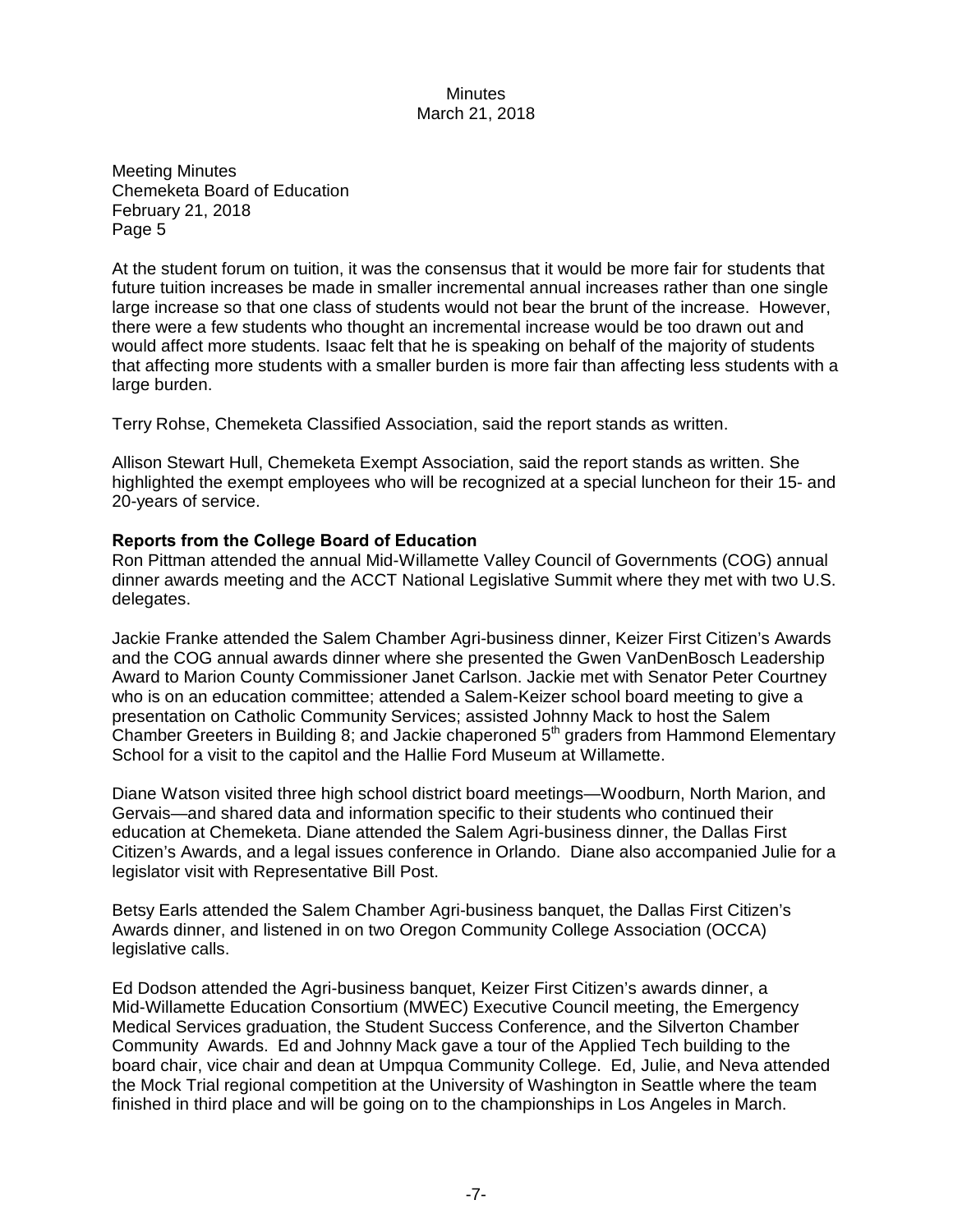Meeting Minutes Chemeketa Board of Education February 21, 2018 Page 6

# **Reports from the Administration**

Jim Eustrom shared three updates related to the core themes of student success and academic quality. A team of 12 staff, including board member Ed Dodson, attended the two-day Student Success Conference in Portland to learn about best practices for student success. The Guided Pathways application for the next cohort was submitted on February 2; Jim thanked Julie Peters and Don Brase who led the team and completed the extensive application. Lastly, the mid-cycle accreditation report has been completed and submitted. Jim thanked Mary Ellen Scofield, Jess Stahl, and many others who have been involved with the report and preparing for the site visit on April 4–5.

## **H. INFORMATION**

# **College Policies #2280, Access to College Property; #2410, College Safety and Security; #6210, Purchasing and Expenditures**

Rebecca Hillyer presented three policies that were reviewed by the President's Advisory Council. Board action will be requested in March.

# **I. STANDARD REPORTS**

## **Personnel Report**

David Hallett said the report stands as written. He noted the position change of Don Brase from dean of Liberal Arts and Social Sciences to the executive dean of General Education and Transfer Studies.

## **Budget Status Report**

Miriam followed up on a question from Neva Hutchinson about the Chemeketa Cooperative Regional Library balances and if the funding is enough for the remainder of the year. Miriam said yes, budget and revenues both are sufficient to cover expected expenditures.

Miriam Scharer referred to the Statement of Resources and Expenditures, which reflect preliminary winter term figures that are up from last year, but not as high as anticipated. The college has received four of the five expected state payments for the year, and she reminded the board the fifth payment will be recorded as deferred revenue when received. There was nothing significant to report on the budget status report; however, 44.2 percent has been expended which is slightly more than last year at this time. The Status of Investments reflects a slight increase in the interest rate from 1.62 percent last month to 1.74 percent this month.

## **Purchasing Report**

Miriam Scharer reported a Request for Proposal (RFP) was advertised this week for Financial Audit Services. The college currently contracts with Kenneth Kuhns & Company for these services. Ed Dodson will be serving on the evaluation committee. A recommendation for contract award will be made at the April board meeting.

Miriam drew attention to a green sheet in the board folder for approval of the contract award for Site Planning and Facility Design Service for the Agricultural Complex on the Salem Campus. The seven-member evaluation committee, which included board member Ken Hector, and Kevin Walther, who was in the audience, reviewed the seven proposals and interviewed four proposers. The recommendation for contract award is to FFA Architecture and Interiors, Inc., of Portland, Oregon, contingent on protests and successful contract negotiations.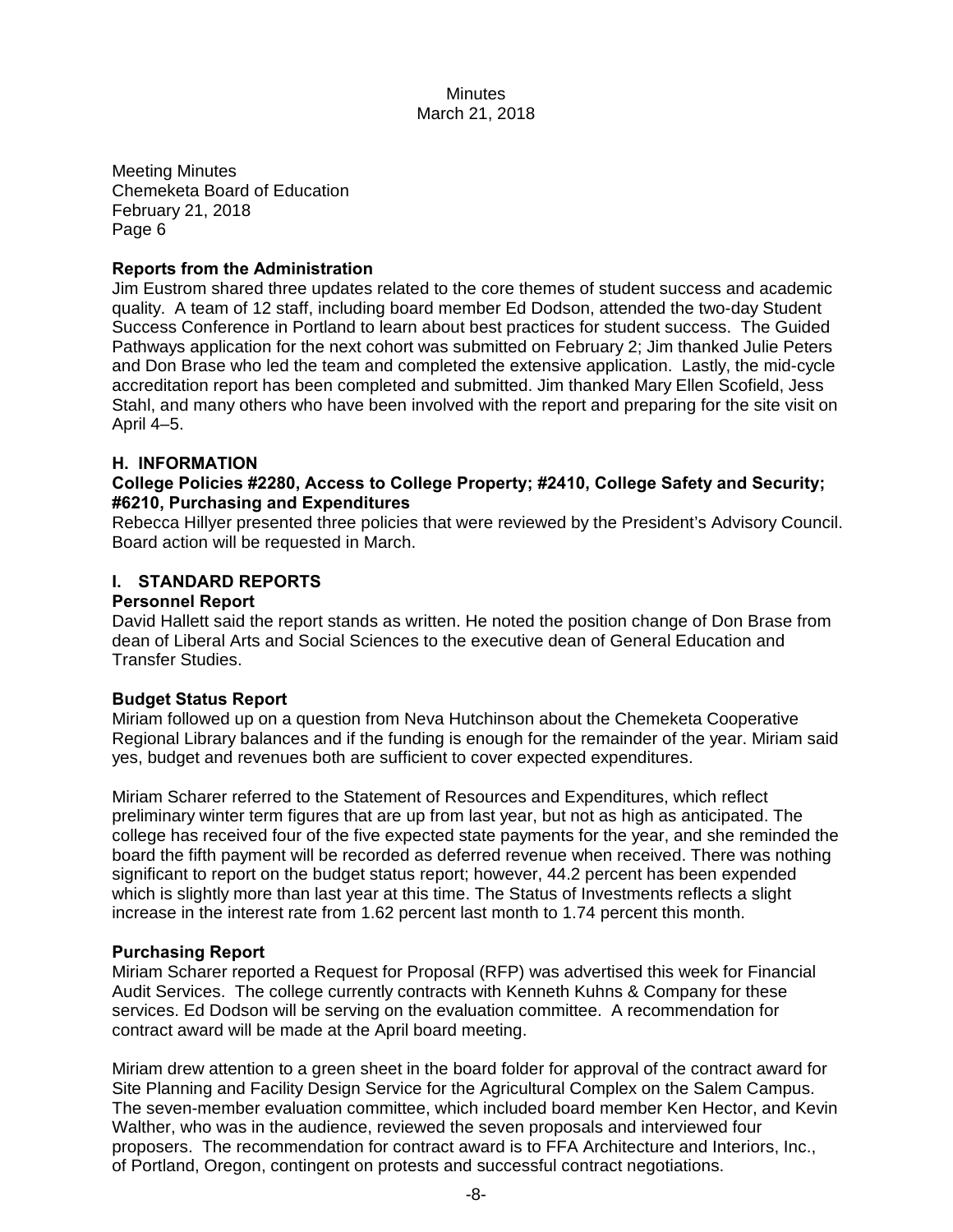Meeting Minutes Chemeketa Board of Education February 21, 2018 Page 7

# **Capital Projects Report**

Rory Alvarez said the report stands as written. He noted he is pleased with the progress being made on the softball field and at YVC. Rory was asked when the softball field will be done, and he said it should be ready by September.

# **Chemeketa Cooperative Regional Library Service (CCRLS) Report**

John Goodyear reported the two vacant positions have been filled—Jennifer Badzinski, administrative assistant, and Robena Barton, technical services librarian. John reported Falls City will be closing down the Falls City library. The current Falls City librarian will be the elementary school librarian and an art teacher so John has offered to do a similar plan as they did with the Grand Ronde tribal library a few years ago. All the equipment would be moved from the Falls City library to the Falls City elementary school library. It will be set up as a circulation site for the CCRLS system, so patrons would be able to pick up books at the elementary school.

John drew attention to the statistics table noting the interlibrary loan (Loaned outside) had a huge increase (2,311 percent). This was due to "professionalizing" the process and integrating and coordinating the loans through the CCRLS office. Diane Watson asked about the online CCRLS database use which is down 22.8 percent. John said those are the online resources that are subscribed to (e.g. Ancestry.com, car repair, and the language program). He noted that it's hard to pinpoint why the decrease but plans to do some marketing and add more online resources.

# **Student Success Data Points**

Fauzi Naas used PowerPoint slides to share both data and information points. Fauzi reviewed the slides on college-wide student pass rates by modality (hybrid, online, traditional); percent of students retained in Fall 2017; average number of credits accumulated and credits accumulated at degree completion; and for the top 20 courses, the pass rate for students who took it multiple times.

## **Recognition Report**

Julie Huckestein acknowledged all the employees in the written report. She drew attention to a framed photograph and a letter thanking the college for 2,500 cranes that were made by Chemeketa students and staff and sent to Nagasaki and Hiroshima.

# **J. SEPARATE ACTION**

## **Approval of Proposed Student Tuition**

Miriam Scharer reported a recommendation for an increase in the 2018–2019 tuition and universal fee rates was made at the January board meeting. Miriam referred to a chart in the board folder on the history of tuition and rate fees for the last ten years. She pointed out that this year, 2017–2018, was the first year in four years that tuition and the universal fee was increased and the increase tonight would be the second year in a row of an increase.

Miriam reported there were approximately 20 students who attended the student tuition forum and she thanked student Kaitlyn Young for her work in setting up the activity. Jim Eustrom, Ryan West, and Miriam presented information about the recommended increases as well as the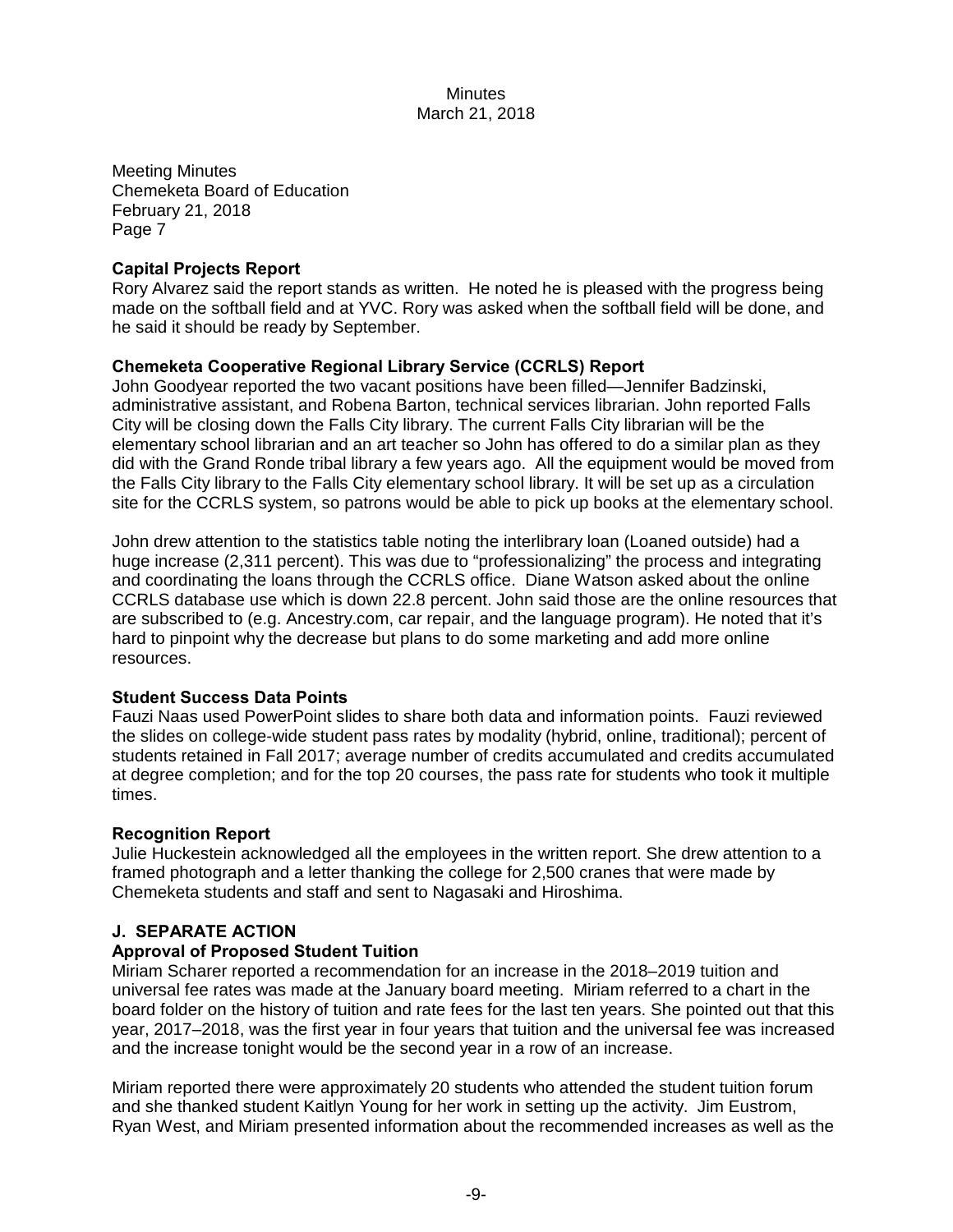Meeting Minutes Chemeketa Board of Education February 21, 2018 Page 8

current enrollment picture. As Isaac Acosta noted earlier, there was good discussion with the students and they asked thoughtful questions about the process and the future. The tuition recommendation has not changed and board action is requested to approve the following increases to be effective summer term 2018:

- Tuition increase of \$3 per credit to \$87 per credit
- Universal fee (credit courses) increase of \$3 per credit to \$18 per credit
- Universal fee (non-credit courses) increase of 10 cents per billing hour to 40 cents per billing hour
- Out-of-state and international tuition increase of \$6 to \$252

Ron Pittman was glad to hear that students went to the capitol to advocate for additional funds for community colleges to inform legislators that tuition is getting out of control and that they need to step forward for a greater appropriation to community colleges. Although it's painful to increase tuition, Chemeketa is still among the lowest in tuition around the state.

Jackie Franke thanked the college for providing the historical tuition and universal fee information as well as other information to help the board assess the college's financial situation that leads to this difficult decision. It has been a testament to the college for managing the fiscal side of the college so well that tuition has not raised much in the last several years; however, in order to continue to provide quality programs, a tuition and fee increase is necessary at this time.

Diane Watson said she appreciated the student input and agrees that doing smaller increases each year is better than doing a large increase.

Betsy Earls said that while she has supported the decisions to not increase tuition over the past several years, she has been anxious to do exactly what Isaac mentioned which is not to load up a tuition and universal fee increase on one particular class or two. Even if the college can afford to keep tuition frozen or stable, it would be best to make gradual increases on a yearly basis so the cost is borne by a broader group of students.

Isaac Acosta added that typically students are only here for two years or a short amount of time so it makes more sense to increase tuition incrementally. He noted that students do understand and appreciate that the college has kept tuition as low as possible. Ed thanked Isaac for his work with the college and the students.

Ron Pittman moved and Jackie Franke seconded a motion to approve the proposed student tuition rate for 2018–2019 as presented to become effective summer term 2018.

## **Approval of Retirement Resolutions No. 17-18-17, Sherie L. Ball and No. 17-18-18, Teresa "Terri" Landau**

Jackie Franke read the retirement resolution for Sherie L. Ball, and Diane Watson read the retirement resolution for Teresa "Terri" Landau.

Diane moved and Betsy Earls second a motion to approve the retirement resolutions for Sheri L. Ball and Teresa "Terri" Landau.

The motion CARRIED.